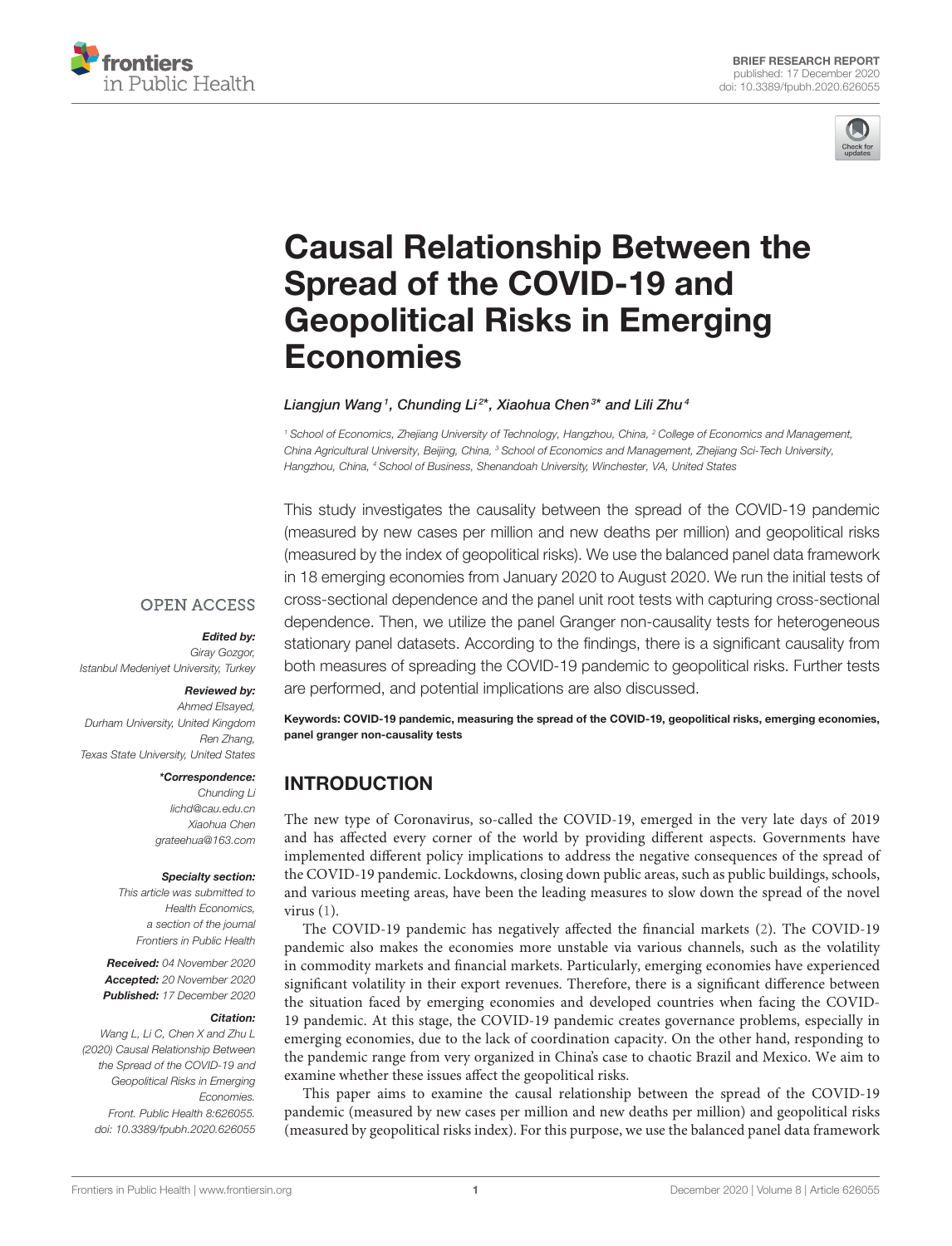in 18 emerging economies for the period from January 2020 to August 2020. The theoretical relationship between the COVID-19 pandemic and geopolitical risks can be positive or negative. Significant job losses from the COVID-19 have decreased people's income, and this issue may lead to an increase in violence and protests. However, the decline in global demand decreases the value of natural resources, such as oil prices. Then, there should be less conflict over control of these rentable natural resources. For instance, Bloem and Salemi [\(3\)](#page-4-2) observe that conflicts have increased in some countries (e.g., the Philippines and Nigeria) but decreased in others (e.g., Syria) due to the COVID-19 pandemic. Similarly, Basit [\(4\)](#page-4-3) indicates that the COVID-19 pandemic has a mixed impact on terrorism. Travel restrictions can decrease terrorism at this stage, but terrorist groups may have a higher capacity to recruit young people from the internet during the lockdown periods.

There are also several previous papers, which have similar researches objectives to our paper. For instance, Sharif et al. [\(5\)](#page-4-4) show that the uncertainty related to the COVID-19 outbreak has a significant increasing impact on the United States' geopolitical risks. The impact is higher than the impact of uncertainty related to economic policies. However, Apergis and Apergis [\(6\)](#page-4-5) find that the COVID-19 pandemic decreases the level of political polarization in the United States, measured by the index of partisan conflict, from January 21, 2020, to April 30, 2020. On the other hand, what might indirectly affect the geopolitical risk might be the released confirmed cases' information rather than the case itself. As a result, sentiment and news can also be important in determining the causal relationship between geopolitical risks and COVID-19 [\(7,](#page-4-6) [8\)](#page-4-7).

To the best of our knowledge, this is the first research that investigates the causality relationship between the spread of the COVID-19 pandemic and the geopolitical risks in 18 emerging economies. At this stage, we run the initial tests of cross-sectional dependence and the panel unit root tests with capturing cross-sectional dependence. Then, we utilize the panel Granger non-causality test of Dumitrescu and Hurlin [\(9\)](#page-4-8) for heterogeneous stationary panel datasets. This test procedure captures the heterogeneity and crosssectional dependence among the emerging economies, which is an important aspect of examining the relationship between the COVID-19 spread and geopolitical risks. Since this test methodology also uses the bootstrapped critical values, the results are robust to the size distortion, which may be a possible issue in the relatively short period of the COVID-19 pandemic. The findings show that the significant causality from both measures of spreading the COVID-19 pandemic to geopolitical risks. Further tests are performed to check the validity of the baseline findings.

The rest of the study is structured as follows. Section Model, Data, and Estimation Procedure introduces the estimated models, the data, and the estimation methodology. Section Empirical Findings provides the empirical findings with further tests on the baseline findings. Section Conclusion concludes.

# MODEL, DATA, AND ESTIMATION PROCEDURE

#### Estimated Models

We consider below empirical models, which are estimated by the Granger non-causality test procedures, for heterogeneous panel datasets:

$$
\Delta NCPM_{i,t} = \alpha_1 + \alpha_2 GPR_{i,t-1} + \varepsilon_{i,t} \tag{1}
$$

$$
\Delta NDPM_{i,t} = \alpha_3 + \alpha_4 GPR_{i,t-1} + \varepsilon_{i,t} \tag{2}
$$

$$
GPR_{i,t} = \alpha_5 + \alpha_6 \triangle NCPM_{i,t-1} + \varepsilon_{i,t}
$$
\n(3)

$$
GPR_{i,t} = \alpha_7 + \alpha_8 \triangle NDPM_{i,t-1} + \varepsilon_{i,t}
$$
\n(4)

In Equations (1–4), where  $\triangle NCPM$ <sub>i,t</sub> and  $\triangle NCPM$ <sub>i,t−1</sub> are the current and the lagged changes of new COVID-19 cases per million people in an emerging country  $i$  at  $t$  and  $t-1$ . Besides, ∆NDPM<sub>i,t</sub> and ∆NDPM<sub>i,t-1</sub> are the current and the lagged changes of new COVID-19 deaths per million people in an emerging economy *i* at t and t–1. Finally,  $GPR_{i,t}$  and  $GPR_{i,t-1}$  are the current and lagged geopolitical risks in an emerging country i at t and t-1. Note that the error term is represented by  $\varepsilon_{i,t}$ .

#### Data

In this study, we estimate the models from Equations  $(1-4)$ to examine the causality between the spread of the COVID-19 and geopolitical risks. The sample focuses on the period from January 2020 to August 2020. We include the balanced panel dataset in 18 emerging economies: Argentina, Brazil, China PR, Colombia, India, Indonesia, Israel, Korea Republic, Malaysia, Mexico, the Philippines, Russia, Saudi Arabia, South Africa, Thailand, Turkey, Ukraine, and Venezuela. The countries' selection and the starting period of the empirical analyses are based on the data's availability. The frequency of the sample is monthly.

The spread of the COVID-19 is measured by two indicators: new COVID-19 cases per million people and new COVID-19 deaths per million people. These data are obtained by the dataset of Hasell et al. [\(10\)](#page-4-9), and they are downloaded from the World in Data COVID-19 dataset [\(https://github.com/owid/covid-19](https://github.com/owid/covid-19-data/tree/master/public/data) [data/tree/master/public/data\)](https://github.com/owid/covid-19-data/tree/master/public/data). We consider the cases per million people to capture countries' size in the spread of the COVID-19 pandemic [\(11\)](#page-4-10).

Geopolitical risks are measured by the index of geopolitical risks (GPR). The data and the estimation procedure of the country-specific GPR indices are introduced by Caldara and Iacoviello [\(12\)](#page-4-11). The related data are downloaded from the website of the authors [\(https://www.matteoiacoviello.com/gpr.](https://www.matteoiacoviello.com/gpr.htm#dat) [htm#dat\)](https://www.matteoiacoviello.com/gpr.htm#dat). A higher value of the GPR index indicates a higher level of geopolitical risks. The GPR index is based on the news related to geopolitical risk. The authors search the archives of 11 international newspapers Boston Globe, Chicago Tribune, Daily Telegraph, Financial Times, Globe and Mail, Guardian, Los Angeles Times, New York Times, Times, Wall Street Journal, and Washington Post. The authors introduce the index by calculating the news related to all news articles related to geopolitical risks. The calculation is the basis of the data at the monthly frequency.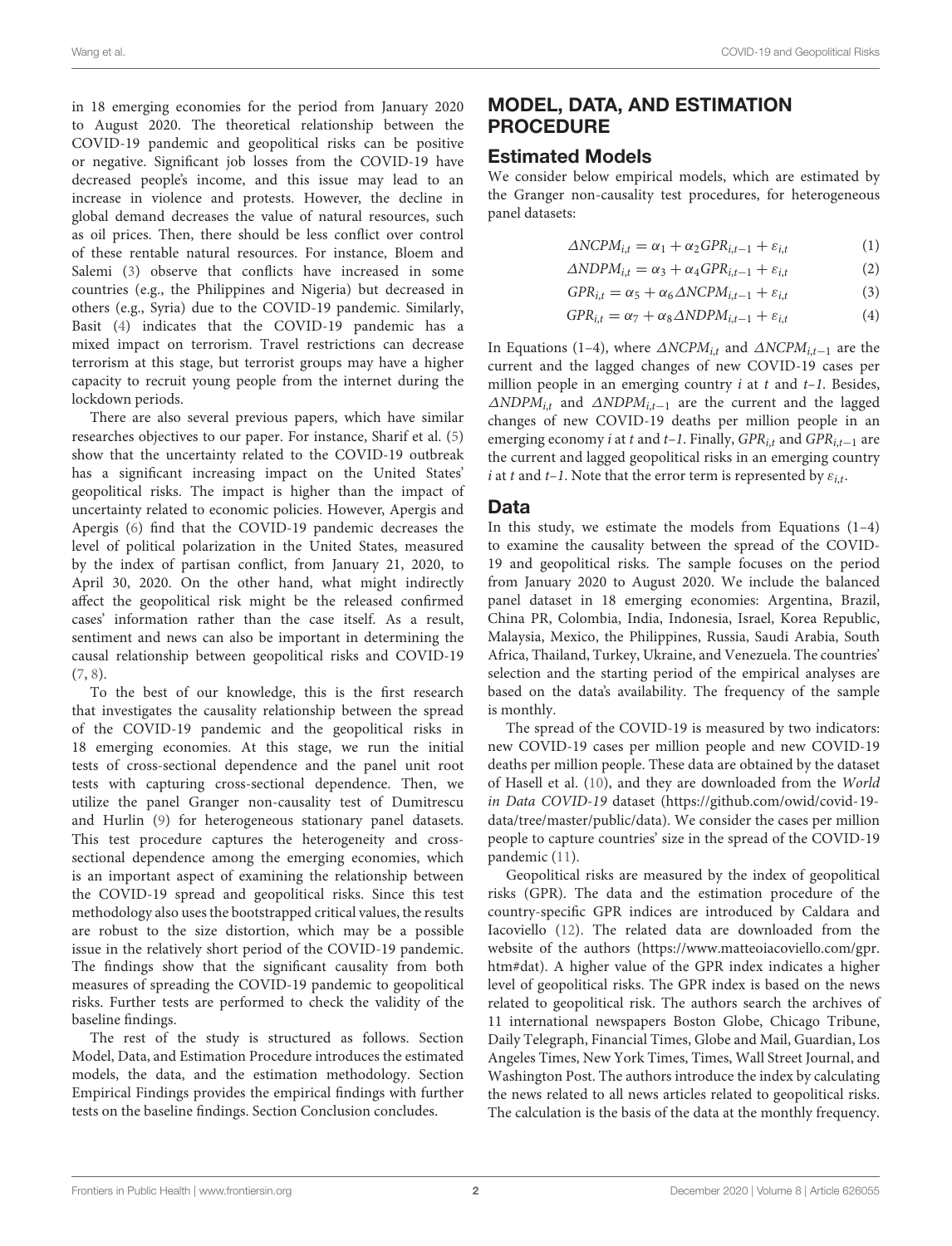<span id="page-2-0"></span>TABLE 1 | Summary of the descriptive statistics.

| Indicator                       | <b>Definition</b> | Abbreviation | Mean  | Std. Dev. | Min.  | Max.  | Obs. |
|---------------------------------|-------------------|--------------|-------|-----------|-------|-------|------|
| New COVID-19 cases per million  | <b>Number</b>     | <b>NCPM</b>  | 671.0 | 1335      | 0.000 | 6326  | 144  |
| New COVID-19 deaths per million | <b>Number</b>     | <b>NDPM</b>  | 17.00 | 37.28     | 0.000 | 187.0 | 144  |
| Geopolitical risks              | Index             | GPR          | 98.22 | 43.82     | 34.92 | 243.4 | 144  |

*Indicators are provided in 18 emerging economies for the period from January 2020 to August 2020.*

<span id="page-2-1"></span>TABLE 2 | Cross-sectional dependence test of Pesaran [\(13,](#page-4-12) [14\)](#page-4-13).

| <b>Test statistics</b>                        | <b>NCPM</b> | <b>NDPM</b>                                     | <b>GPR</b> |  |
|-----------------------------------------------|-------------|-------------------------------------------------|------------|--|
| Cross-sectional<br>dependence test statistics |             | 11.92*** [0.00] 12.15*** [0.00] 5.024*** [0.00] |            |  |
| Scaled Lagrange multiplier<br>test statistics |             | 17.69*** [0.00] 21.52*** [0.00] 4.874*** [0.00] |            |  |

*Null hypothesis: Series are not cross-sectionally dependent.* \*\*\**p* < *0.01, and the p-values are in brackets.*

Finally, the authors normalize the values and define a benchmark value as an average of 100 for 2000 to 2009. Therefore, a value of 200 in October 2020 means that the GPR level is two-fold higher in October 2020 than the average during 2000–2009.

The GPR index news is based on six groups of searches: The first group of words includes the military-related tensions in leading countries. The second group of words includes nuclear tensions. The third group of words focuses on the articles related to war threats. The fourth group of words includes the news related to terrorist threats. The fifth and sixth words are based on the articles related to actual events, such as terrorist acts and active wars. In short, the first, the second, the third, and the fourth group of words are related to geopolitical threats, and the fifth and the sixth group of words are related to the actual geopolitical events [\(12\)](#page-4-11).

Finally, we report a summary of descriptive statistics for three indicators in the dataset in **[Table 1](#page-2-0)**.

#### Estimation Methodology

First, we check the cross-sectional dependence among the panel units for the new COVID-19 cases per million people (NCMP), the new COVID-19-related deaths per million people (NDMP), and the index of the geopolitical risks (GPR). For this purpose, we utilize the Cross-Section Dependence (CD) test of Pesaran [\(13,](#page-4-12) [14\)](#page-4-13) to check the series' cross-sectional dependence. Since we reject the null hypothesis that series are not cross-sectionally dependent and obtain the evidence favoring cross-sectional dependence among the variables, we should apply a panel unit root test that captures the effects of cross-sectional dependence in the unit root methodology. In this paper, we run the crosssectional dependent Im, Pesaran, and Shin (CIPS) panel unit root test of Pesaran [\(15\)](#page-4-14).

After confirming the stationarity of indicators by following the results of the panel unit root test of Pesaran [\(15\)](#page-4-14), we utilize the Granger non-causality test of Dumitrescu and Hurlin [\(9\)](#page-4-8) for heterogeneous panel datasets. The test procedure of the noncausality test of Dumitrescu and Hurlin [\(9\)](#page-4-8) is based on the simple averages of classical Granger causality test statistics for each panel unit root test (18 emerging economies in our research). The test statistics in this approach is called as the Wbar test statistic. The Wbar test statistic can also be standardized by considering standard normal distribution with the bootstrapped critical values. This test statistic is called the Zbar statistic [\(16\)](#page-4-15).

### EMPIRICAL FINDINGS

#### Results of the CD and CIPS Tests

Before the non-causality analysis, we firstly analyze whether there is a significant cross-sectional dependence in the panel units for NCMP, NDMP, and GPR. For this purpose, we run the Crosssection Dependence (CD) test proposed by Pesaran [\(13,](#page-4-12) [14\)](#page-4-13). The related results are reported in **[Table 2](#page-2-1)**.

The findings in **[Table 2](#page-2-1)** provide the Cross-sectional Dependence and Scaled Lagrange Multiplier test statistics for NCMP, NDMP, and GPR, respectively. The findings indicate that the null hypothesis is that series are not cross-sectionally dependent are rejected at the 1% significance level ( $p < 0.01$ ). In other words, we observe that all panel data series under concern are cross-sectionally dependent. Therefore, we should move on with the second-generation panel unit root test, which captures the panel units' cross-sectionally dependency. We proceed with the CIPS panel unit root test of Pesaran [\(15\)](#page-4-14), and the related findings are reported in **[Table 3](#page-3-0)**.

The findings in **[Table 3](#page-3-0)** report the CIPS test statistics for both specifications without trend and with trend for the series of NCMP, ∆NCMP, NDMP, ∆NDMP, GPR, and ∆GPR, respectively. The results state the null hypothesis is that "series are not unit root" rejected at the 1% significance level ( $p <$ 0.01) for ∆NCMP, ∆NDMP, and GPR. Therefore, we should proceed with the stationary series (∆NCMP, ∆NDMP, and GPR) by running the panel Granger non-causality test of Dumitrescu and Hurlin [\(9\)](#page-4-8), which can successfully model the cross-sectional dependence in the stationary panel units. This evidence also shows that the related variables cannot be cointegrated [\(16\)](#page-4-15).

### Results of the Dumitrescu–Hurlin Non-causality Test

The results for panel data Granger non-causality test of Dumitrescu and Hurlin [\(9\)](#page-4-8) are reported in **[Table 4](#page-3-1)**.

The findings of the panel data Granger non-causality test of Dumitrescu and Hurlin [\(9\)](#page-4-8) in **[Table 4](#page-3-1)** indicate that there is a statistically significant causality ( $p < 0.01$ ) from both  $\triangle NCPM$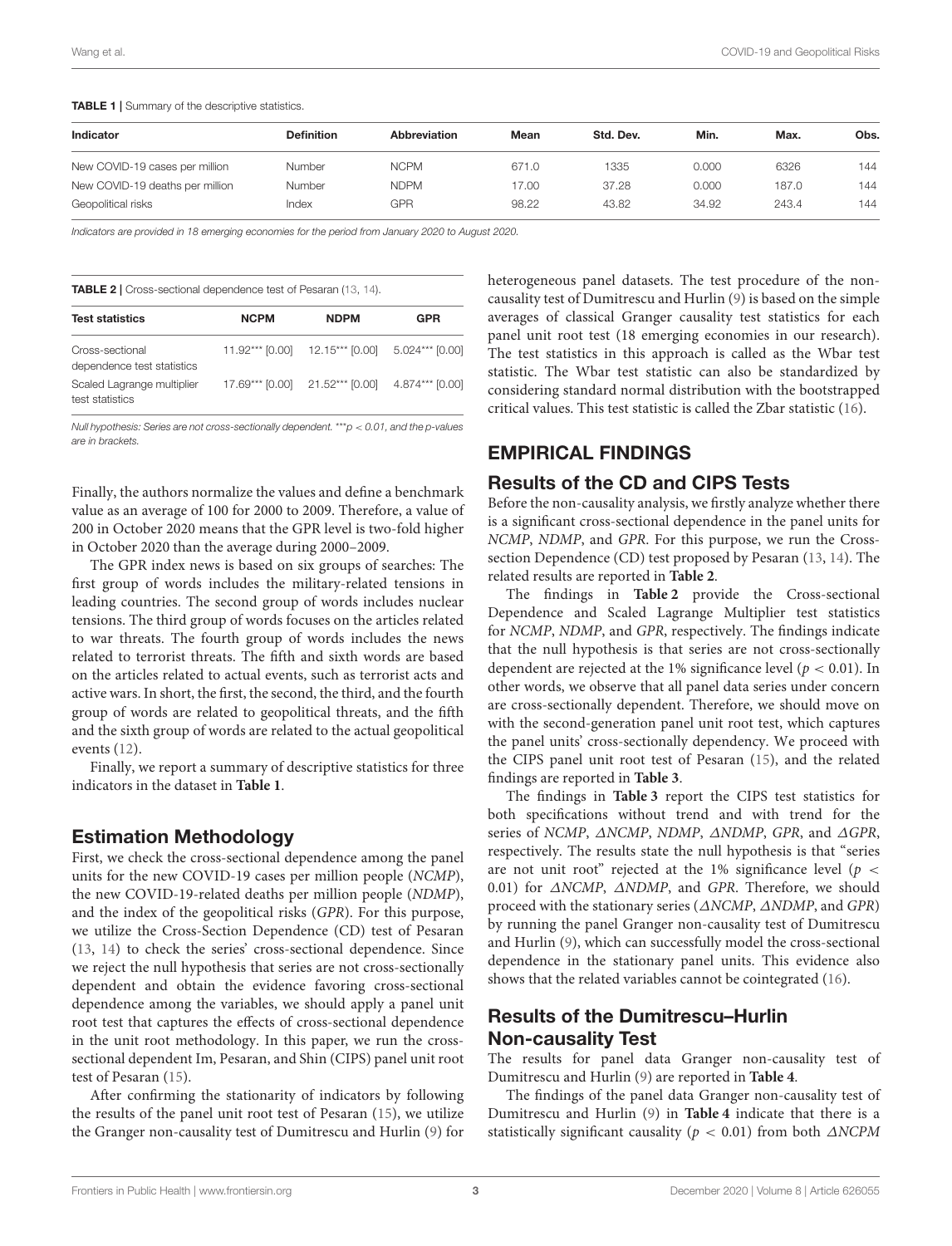<span id="page-3-0"></span>

| TABLE 3   Panel unit root test of Pesaran (15). |  |  |  |  |  |  |  |  |
|-------------------------------------------------|--|--|--|--|--|--|--|--|
|-------------------------------------------------|--|--|--|--|--|--|--|--|

| Panel unit root test (CIPS) | <b>NCPM</b>  | <b>ANCPM</b>       | <b>NDPM</b>    | <b>ANDPM</b>       | <b>GPR</b>        | $\Delta$ GPR       |
|-----------------------------|--------------|--------------------|----------------|--------------------|-------------------|--------------------|
| Specification without trend | 4.646 [0.99] | $-3.217***$ [0.00] | $0.913$ [0.82] | $-4.224***$ [0.00] | $-2978***$ [0.00] | $-1917***$ [0.00]  |
| Specification with trend    | 4.155 [0.99] | $-3.813***$ [0.00] | 2.506 [0.99]   | $-4.761***$ [0.00] | $-2594***$ [0.00] | $-21.52***$ [0.00] |

*Null hypothesis: Series are unit root.* \*\*\**p* < *0.01, and the p-values are in brackets.*

<span id="page-3-1"></span>TABLE 4 | Panel data granger non-causality test of Dumitrescu and Hurlin [\(9\)](#page-4-8).

| <b>W-Stat</b> | Zhar-Stat  | Prob.    |
|---------------|------------|----------|
| $4.013***$    | $6.661***$ | [0.0019] |
| 0.086         | 0.248      | [0.7804] |
| $3.905***$    | $6.241***$ | [0.0028] |
| 1.793         | 2.109      | [0.1266] |
|               |            |          |

\*\*\**p* < *0.01, and the p-values are in brackets.*

and  $\triangle NDPM$  to GPR. In other words, both  $\triangle NCPM$  and  $\triangle$ NDPM homogeneously cause GPR in the panel dataset of 18 emerging economies from January 2020 to August 2020. The W-Stat and the Zbar-Stat test statistics are statistically significant at the 1% level ( $p < 0.01$ ). Furthermore, there is no statistically significant causality from GPR to ∆NCPM and ∆NCPM, according to the W-Stat and the Zbar-Stat test statistics. These findings indicate that the spread of the COVID-19 causes geopolitical risks in emerging economies. Next, we do several further tests to enhance the implications.

#### Further Tests

We also implement several further tests to provide the robustness of the findings and to enhance the implications. The related results are not reported due to the page constraints, but they are available upon request.

Firstly, note that Dumitrescu–Hurlin test statistics do not show whether the coefficients of causal relationships are positive or negative in the model estimations [\(17\)](#page-4-16). At this stage, we run the fixed-effects estimations to examine the coefficients of the effects of the spread of the COVID-19 on geopolitical risks. Theoretically speaking, the spread of the COVID-19 should increase the level of geopolitical risks and terrorism in emerging economies [\(18\)](#page-4-17). We observe the positive effects of the spread of the COVID-19 on geopolitical risks in 18 emerging economies.

Secondly, there can be a possible omitted variable bias due to the first-differenced nature of ∆NCPM and ∆NDPM, given that our causality analysis also includes two variables. Therefore, we both include ∆NCPM and ∆NDPM together and examine their effects on geopolitical risks. We confirm that the spread of the COVID-19 increases the level of geopolitical risks in 18 emerging economies.

Thirdly, we consider different lags. We automatically define the lag structure as one lag, but the results may be changed regarding the lag length. Given that we have relatively short periods, we consider different lag selection criteria. The baseline findings do not change significantly.

Finally, there are some zero values in the sample, particularly most of emerging economies in January 2020 and February 2020. We exclude the zero values from the sample and re-estimate the causality analysis. When we exclude the zero values, we can also use both logs of ∆NCPM and ∆NDPM. At this stage, we also re-estimate the causality analysis by the natural logarithmic values of ∆NCPM, ∆NDPM, and the GPR index.

All results are robust to consider these issues in the causality analyses. Overall, we conclude that the spread of the COVID-19 increases the level of geopolitical risks in 18 emerging economies.

#### **CONCLUSION**

This paper examined the causal relationship between the spread of the COVID-19 pandemic and geopolitical risks. The spread of the COVID-19 is measured by new cases per million and new deaths per million. The geopolitical risks are captured by the index of the GPR. At this stage, we focused on the balanced panel data of 18 emerging countries over the period January 2020-August 2020. Firstly, we applied the tests of Cross-sectional Dependence of Pesaran [\(13,](#page-4-12) [14\)](#page-4-13) and the panel unit root test of Pesaran [\(15\)](#page-4-14) with capturing cross-sectional dependence. Following these tests' results, we implemented the panel Granger non-causality tests of Dumitrescu and Hurlin [\(9\)](#page-4-8) for heterogeneous panel datasets.

The geopolitical conflicts in emerging economies may divert people's attention from the government's ineffective response to the COVID-19, or it may be the country's use of the health crisis of neighboring countries or the decline of national strength to gain benefits. In this paper, we observed a significant causality from both measures of the spread of the COVID-19 pandemic to geopolitical risks. This evidence indicates that the spread of the COVID-19 pandemic can lead to significant issues in emerging economies related to geopolitical risks. Lockdowns or other implications for slowing down the spread of the COVID-19 virus can also help emerging economies decrease geopolitical risks. Future papers on this subject can focus on specific cases of geopolitical issues, such as terrorism or civil unrest, to analyze the potential effects of the COVID-19 pandemic. Various studies can be conducted on the developments related to the COVID-19, especially in terms of geopolitical risks in each developing country.